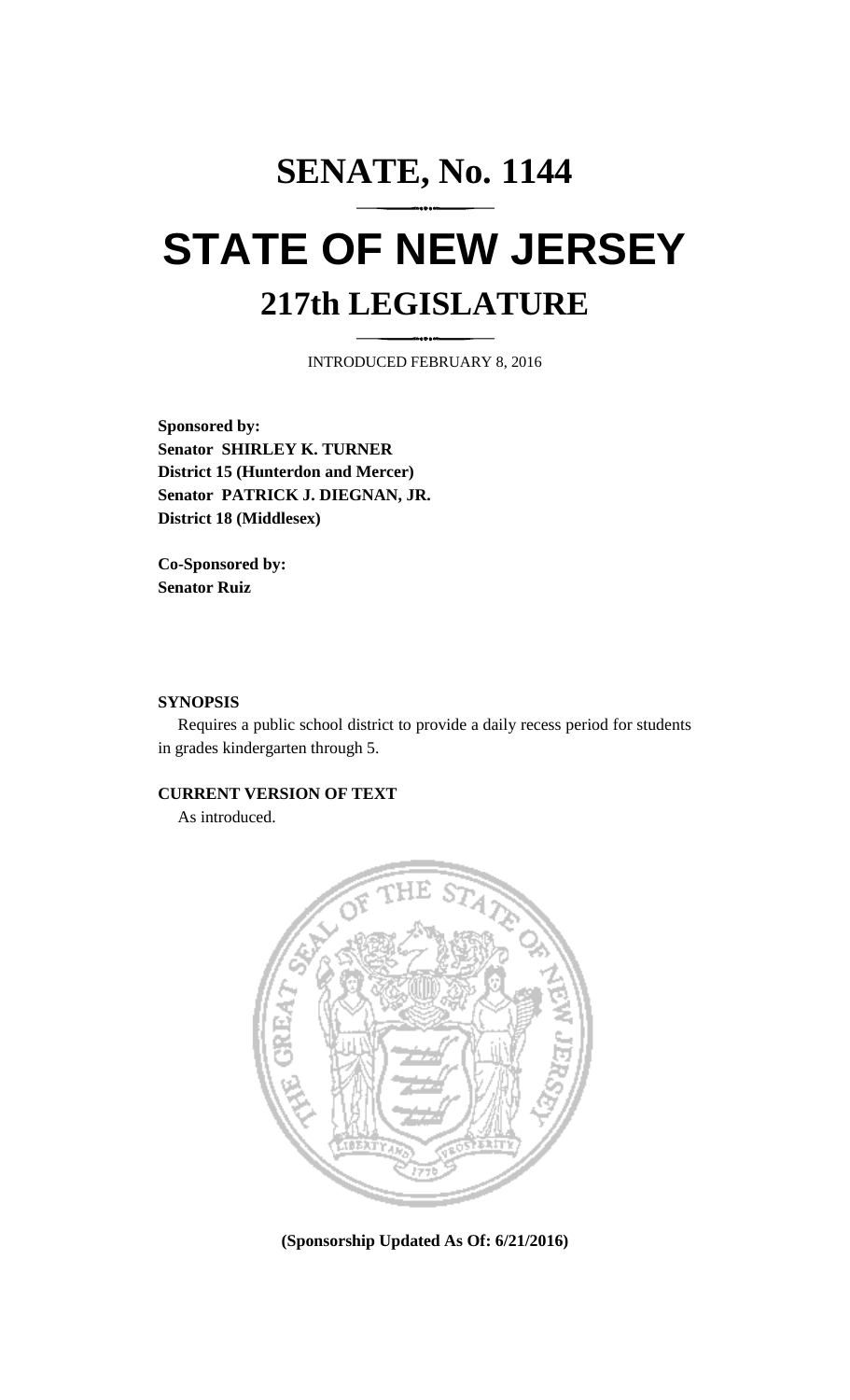**AN ACT** concerning recess in public elementary schools and supplementing chapter 35 of Title 18A of the New Jersey Statutes. **BE IT ENACTED** *by the Senate and General Assembly of the State of New Jersey:* 8 1. The Legislature finds and declares that: a. Currently 16% of the nation's children are overweight, and an increasing number of children are developing cardiovascular risk factors and type 2 diabetes; b. The United States Department of Health and Human Services, the United States Department of Education, and the National Association for Sport and Physical Education recommend that school-aged children should participate in at least 60 minutes 16 per day of moderate to vigorous physical activity; c. Participation in a regularly scheduled recess period provides an opportunity for children to engage in essential physical activity and to establish healthy habits early in life; d. Recess also affords a child the opportunity to practice skills such as cooperation, communication, and creativity, and a break from the day's routine improves attention, focus, behavior, and learning in the classroom; and e. Because recess is such a vital component of a comprehensive school physical activity program and the total educational experience for elementary school students, it is therefore in the best interest of the elementary students in this State that they be provided with a daily recess period. 2. Beginning with the first full school year following the effective date of this act, a public school district shall provide a daily recess period of at least 20 minutes for students in grades kindergarten through 5. The recess period shall be held outdoors, if feasible. A student shall not be denied recess for any reason, except as a consequence of a violation of the district's code of student conduct, including a harassment, intimidation, or bullying investigation pursuant to P.L.2002, c.83 (C.18A:37-13 et seq.). A student may not be denied recess more than twice per week. Nothing in this section shall be construed to prohibit school staff from denying recess for a student on the advice of a medical professional, school nurse, or based on the provisions of a student's 504 plan. A school district shall not be required to provide a recess period on a school day in which the day is substantially shortened due to a delayed opening or early dismissal. The recess period shall not be used to meet the course

requirements set forth in N.J.S.18A:35-5.